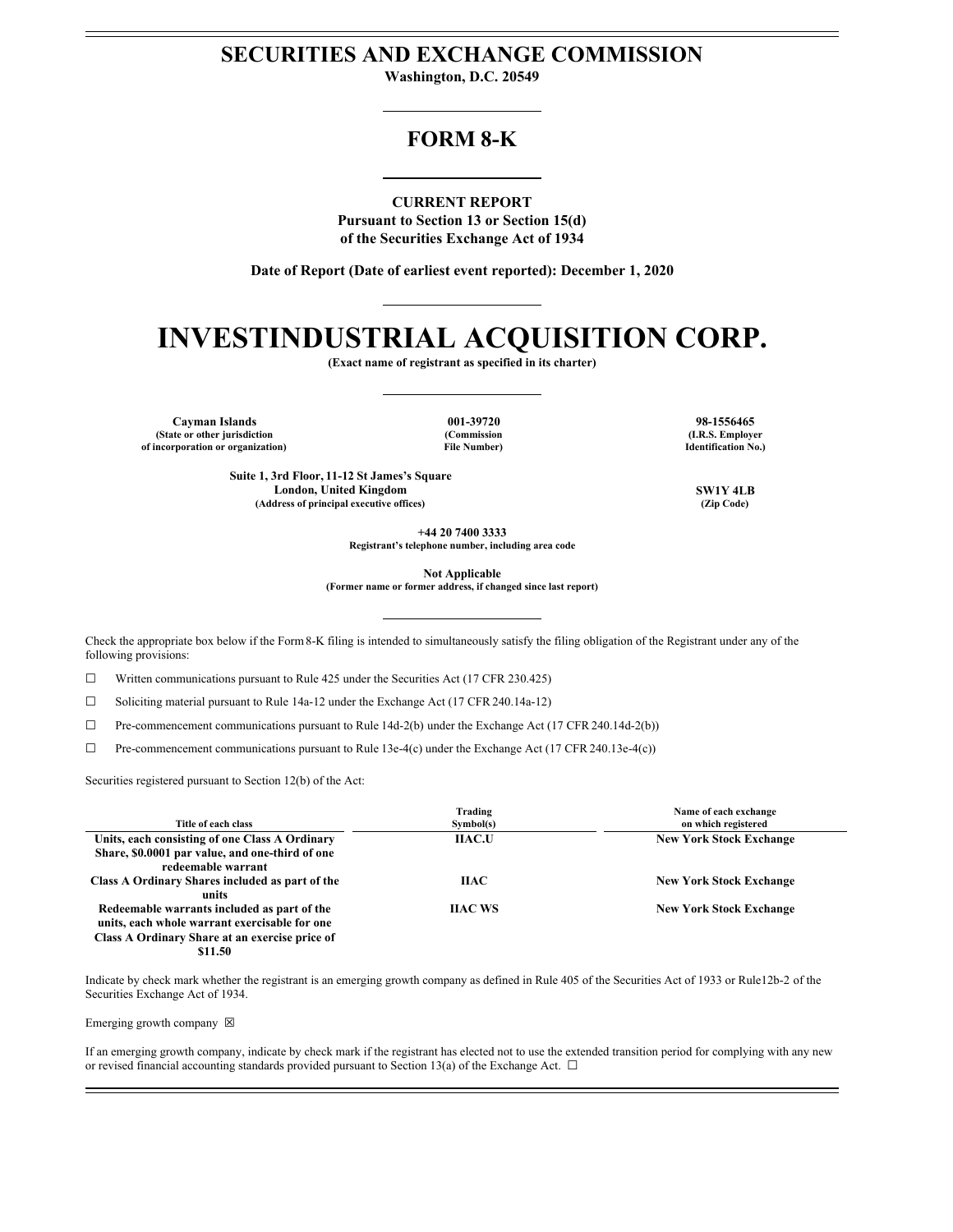#### **Item 8.01. Other Events.**

As previously disclosed on a Current Report on Form8-K dated November 23, 2020, Investindustrial Acquisition Corp., a Cayman Islands exempted company (the "Company"), consummated its initial public offering (the "IPO") of 35,000,000 units (the "Units"). Each Unit consists of one Class A ordinary share, \$0.0001 par value per share (the "Class A Ordinary Shares"), and one-third of one redeemable warrant (the "Public Warrants"), each whole Public Warrant entitling the holder thereof to purchase one Class A Ordinary Share at an exercise price of \$11.50 per share. The Units were sold at an offering price of \$10.00 per Unit, generating gross proceeds of \$350,000,000. The Company granted the underwriters a 45-day option to purchase up to 5,250,000 additional Units to cover over-allotments, if any.

As also previously disclosed, on November 18, 2020, the Company consummated the private placement with Investindustrial Acquisition Corp. L.P. (the "Sponsor") of 6,000,000 private placement warrants, each exercisable to purchase one Class A Ordinary Share at \$11.50 per share, subject to adjustment, at a price of \$1.50 per warrant (the "Private Placement Warrants") generating gross proceeds of \$9,000,000.

Subsequently, on November 27, 2020, the Company announced the closing (the "Over-Allotment Closing") of its sale of an additional 5,250,000 Units pursuant to the exercise in full by the underwriters of their over-allotment option (the "Over-Allotment Option"). The Units were sold at an offering price of \$10.00 per Unit, generating gross proceeds of \$52,500,000. Simultaneously with the exercise in full of the Over-Allotment Option, the Company sold an additional 700,000 Private Placement Warrants to the Sponsor, generating gross proceeds to the Company of \$1,050,000. Following the closing of the Over-Allotment Option, an aggregate amount of \$402,500,000 has been placed in the Company's trust account established in connection with the IPO.

An audited balance sheet as of November 23, 2020 reflecting receipt of the proceeds upon consummation of the IPO has been issued by the Company and previously filed as Exhibit 99.1 to a Current Report on Form 8-K on November 30, 2020. The Company's unaudited pro forma balance sheet as of November 23, 2020, adjusted for the Over-Allotment Closing on November 27, 2020 is included as Exhibit 99.1 to this Current Report on Form 8-K.

#### **Item 9.01. Financial Statements and Exhibits.**

#### **(d) Exhibits**

99.1 Unaudited Pro Forma Balance Sheet as of [November](#page-4-0) 27, 2020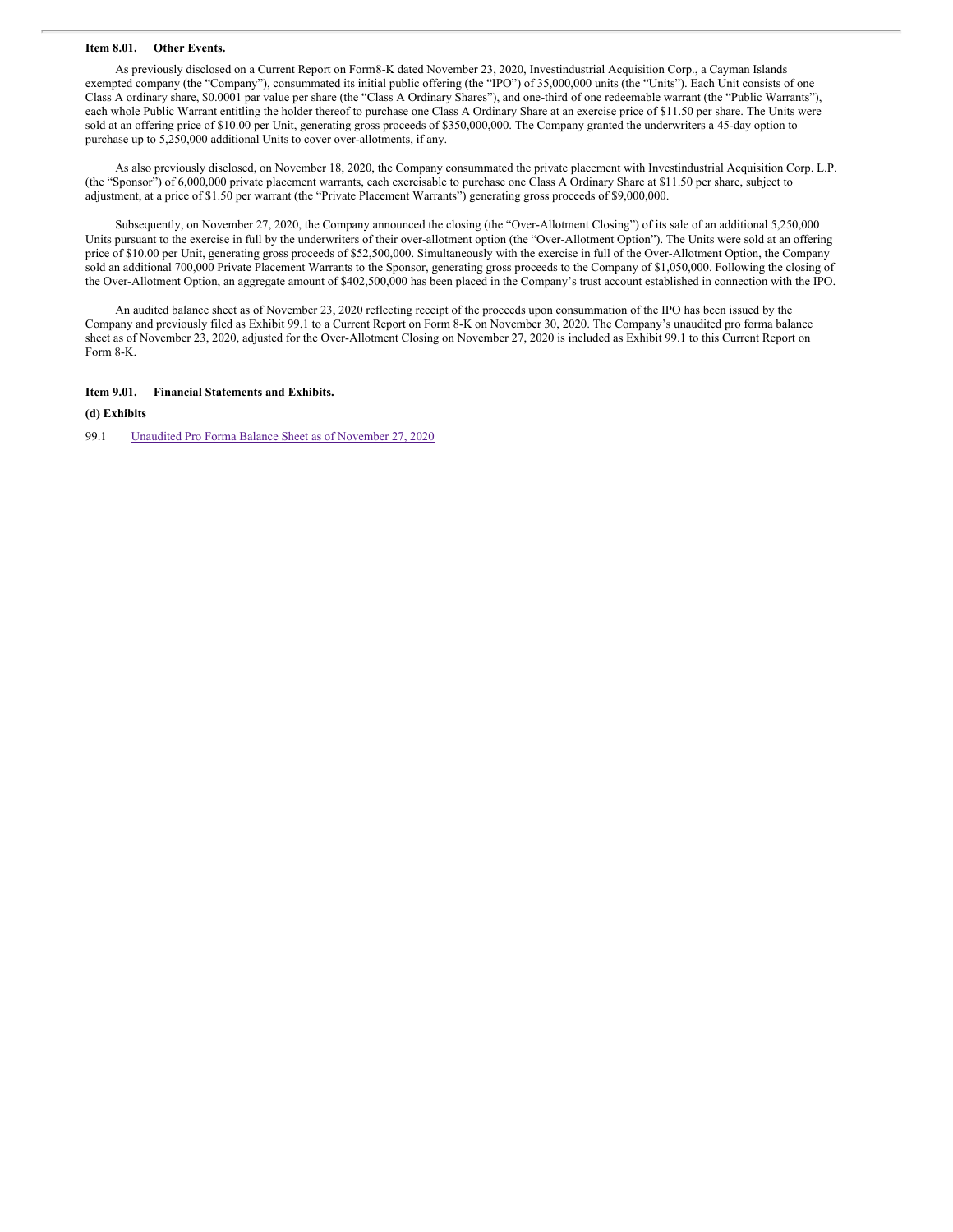## **SIGNATURES**

Pursuant to the requirements of the Securities Exchange Act of 1934, the registrant has duly caused this report to be signed on its behalf by the undersigned hereunto duly authorized.

## Date: December 1, 2020 INVESTINDUSTRIAL ACQUISITION CORP.

By: /s/ Roberto Ardagna Name: Roberto Ardagna Title: Chief Executive Officer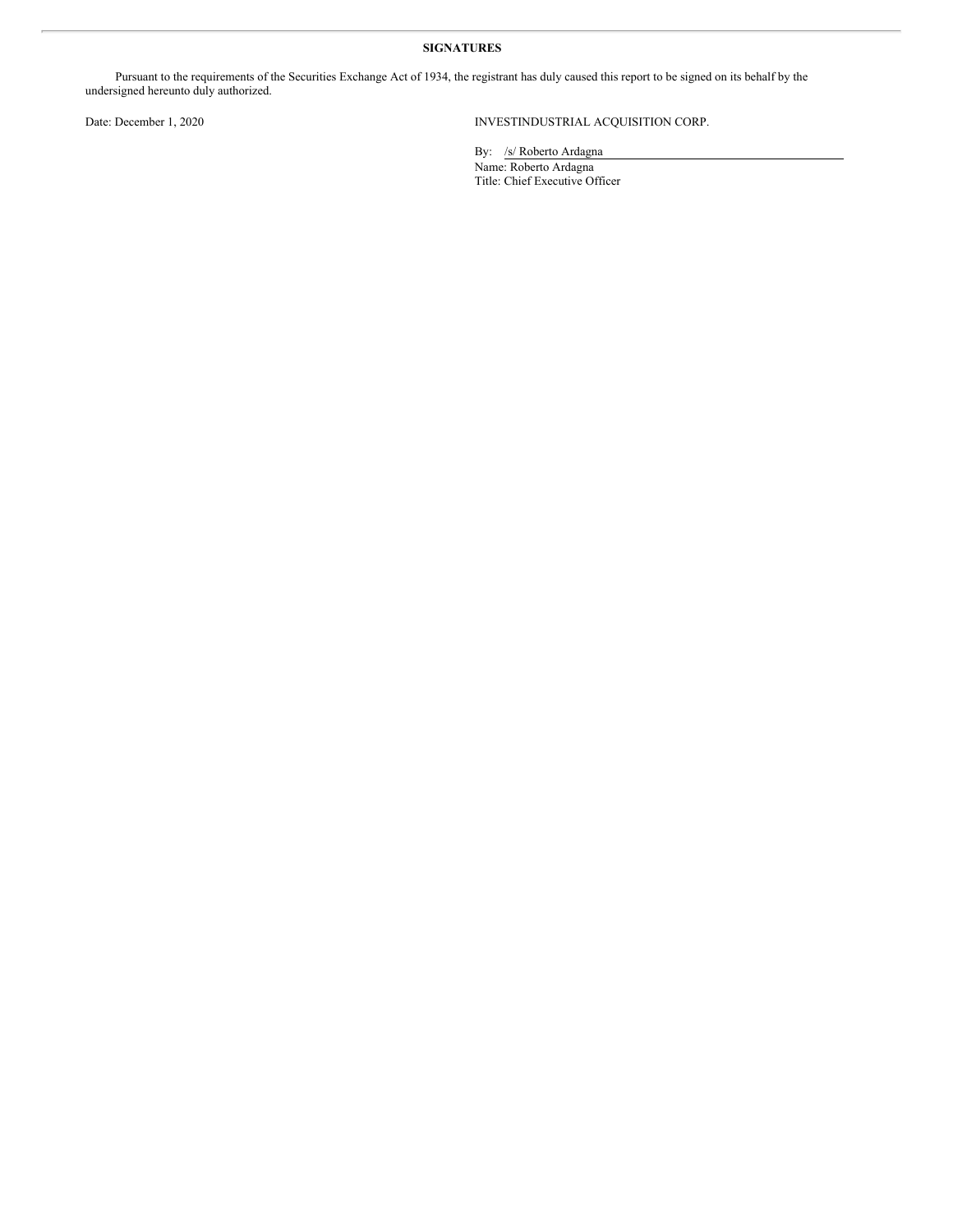#### **INVESTINDUSTRIAL ACQUISITION CORP. BALANCE SHEET**

|                                                                                                     | November 23,<br>2020 | Pro Forma<br><b>Adjustments</b> |            | As Adjusted     |
|-----------------------------------------------------------------------------------------------------|----------------------|---------------------------------|------------|-----------------|
|                                                                                                     |                      | (Unaudited)                     |            | (Unaudited)     |
| <b>Assets:</b>                                                                                      |                      |                                 |            |                 |
| Current assets:                                                                                     |                      |                                 |            |                 |
| Cash                                                                                                | 3,049,950<br>S.      | \$(1,050,000)                   | (b)        | 1,999,950<br>-S |
| Prepaid expenses                                                                                    | 808,447              |                                 |            | 808,447         |
| <b>Total current assets</b>                                                                         | 3,858,397            | (1,050,000)                     |            | 2,808,397       |
| Cash held in Trust Account                                                                          | 350,000,000          | 52,500,000                      | (a)        | 402,500,000     |
|                                                                                                     |                      | 1,050,000                       | (b)        |                 |
|                                                                                                     |                      | (1,050,000)                     | (c)        |                 |
| <b>Total assets</b>                                                                                 | \$353,858,397        | \$51,450,000                    |            | \$405,308,397   |
| <b>Liabilities and Shareholders' Equity:</b>                                                        |                      |                                 |            |                 |
| Current liabilities:                                                                                |                      |                                 |            |                 |
| Accounts payable                                                                                    | 1,524,864<br>S.      |                                 |            | S.<br>1,524,864 |
| Accrued expenses                                                                                    | 130,029              |                                 |            | 130,029         |
| Note payable to related party                                                                       | 127,448              |                                 |            | 127,448         |
| Advance from related party                                                                          | 1,050,000            | (1,050,000)                     | (b)        |                 |
| <b>Total current liabilities</b>                                                                    | 2,832,341            | (1,050,000)                     |            | 1,782,341       |
| Deferred underwriting commissions                                                                   | 12,250,000           | 1,837,500                       | (d)        | 14,087,500      |
| <b>Total liabilities</b>                                                                            | 15,082,341           | 787,500                         |            | 15,869,841      |
| <b>Commitments and Contingencies</b>                                                                |                      |                                 |            |                 |
| Class A ordinary shares, \$0.0001 par value; 33,377,605 and 38,443,855 shares subject to possible   |                      |                                 |            |                 |
| redemption at \$10.00 per share, actual and as adjusted, respectively                               | 333,776,050          | 50,662,500                      | (e)        | 384,438,550     |
| <b>Shareholders' Equity:</b>                                                                        |                      |                                 |            |                 |
| Preference shares, \$0.0001 par value; 5,000,000 shares authorized; none issued and outstanding     |                      |                                 |            |                 |
| Class A ordinary shares, \$0.0001 par value; 500,000,000 shares authorized; 1,622,395 and           |                      |                                 |            |                 |
| 1,806,145 shares issued and outstanding (excluding 33,377,605 and 38,443,855 shares subject to      |                      |                                 |            |                 |
| possible redemption), actual and as adjusted, respectively                                          | 162                  | 525                             | (a)        | 180             |
|                                                                                                     |                      | (507)                           | (e)        |                 |
| Class B ordinary shares, \$0.0001 par value; 50,000,000 shares authorized; 10,062,500 shares issued |                      |                                 |            |                 |
| and outstanding                                                                                     | 1.006                |                                 |            | 1,006           |
| Additional paid-in capital                                                                          | 5,027,970            | 52,499,475                      | (a)        | 5,027,952       |
|                                                                                                     |                      | 1,050,000                       | (b)        |                 |
|                                                                                                     |                      | (1,050,000)                     | (c)        |                 |
|                                                                                                     |                      | (1,837,500)<br>(50,661,993)     | (d)<br>(e) |                 |
| Accumulated deficit                                                                                 | (29, 132)            |                                 |            | (29, 132)       |
| Total shareholders' equity                                                                          | 5.000.006            |                                 |            | 5,000,006       |
| <b>Total Liabilities and Shareholders' Equity</b>                                                   | \$353,858,397        | \$51,450,000                    |            | \$405,308,397   |
|                                                                                                     |                      |                                 |            |                 |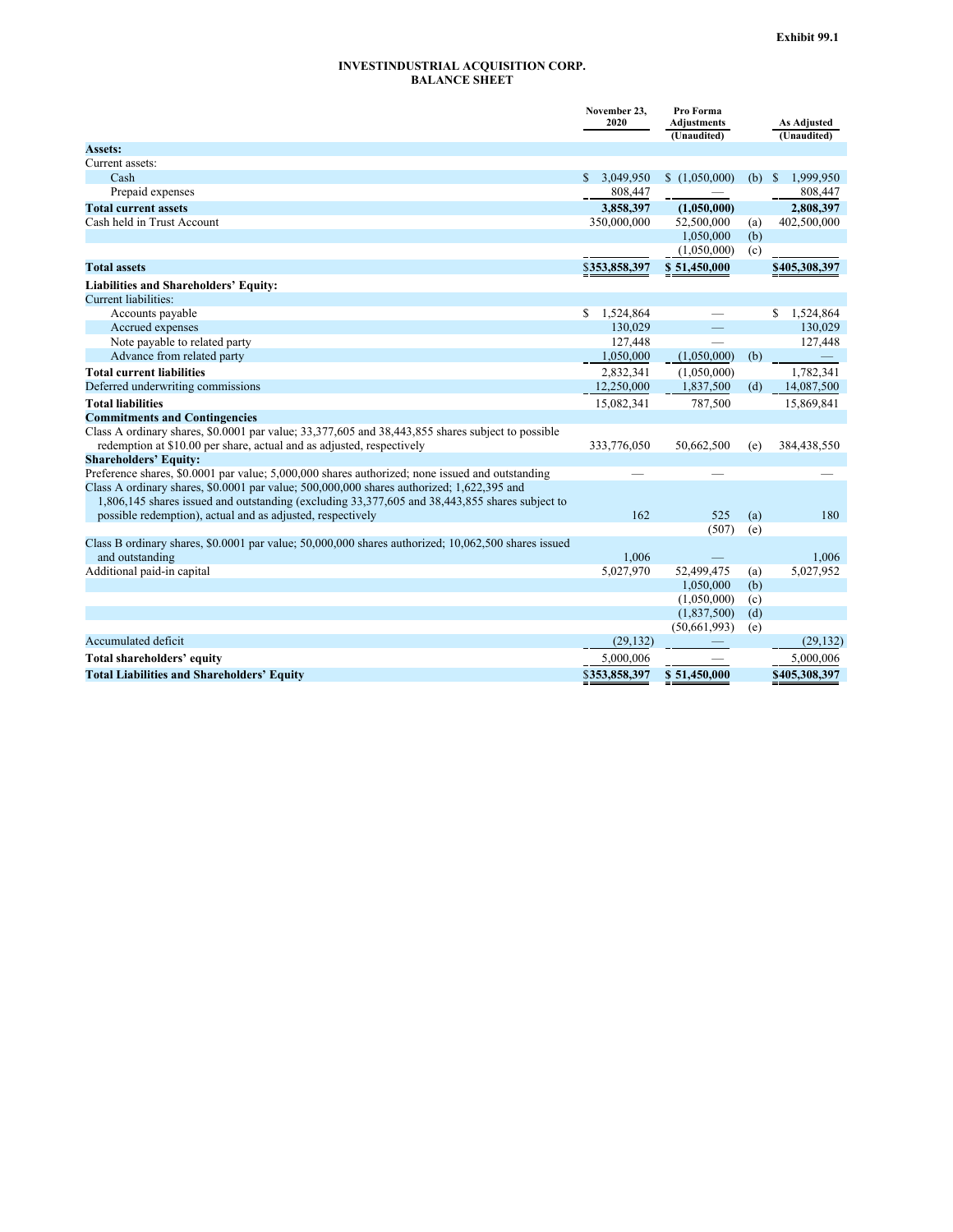#### <span id="page-4-0"></span>**NOTE 1 - CLOSING OF OVER-ALLOTMENT OPTION AND ADDITIONAL PRIVATE PLACEMENT**

The accompanying unaudited Pro Forma Balance Sheet presents the Balance Sheet of Investindustrial Acquisition Corp. (the "Company") as of November 23, 2020, adjusted for the closing of the underwriters' over-allotment option and related transactions which occurred on November 27, 2020 as described below.

The Company consummated its initial public offering (the "IPO") of 35,000,000 units (the "Units") on November 23, 2020. Each Unit consists of one Class A ordinary share and one-third of one redeemable warrant (each, a "Public Warrant"). Each whole Public Warrant entitles the holder to purchase one share of Class A ordinary shares at a price of \$11.50 per share, subject to adjustment. The Units were sold at a price of \$10.00 per Unit, generating gross proceeds to the Company of \$350.0 million. The Company granted the underwriters in the IPO (the "Underwriters") a 45-day option to purchase up to 5,250,000 additional Units to cover over-allotments, if any. On November 24, 2020, the Underwriters fully exercised the over-allotment option to purchase an additional 5,250,000 units (the "Over-Allotment Units"). On November 27, 2020, the Company completed the sale of the Over-Allotment Units to Underwriters (the "Over-Allotment"), generating gross proceeds of approximately \$52.5 million, and incurred additional offering costs of approximately \$2.9 million in underwriting fees (inclusive of approximately \$1.8 million in deferred underwriting commissions). Simultaneously with the closing of the IPO on November 23, 2020, the Company completed a private placement (the "Private Placement") of an aggregate of 6,000,000 warrants (each, a "Private Placement Warrant" and collectively, the "Private Placement Warrants") at a price of \$1.50 per Private Placement Warrant to Investindustrial Acquisition Corp. L.P, a Cayman Islands exempted limited company (the "Sponsor"), generating proceeds of \$9.0 million. Simultaneously with the closing of the Over-Allotment Units, on November 27, 2020, the Company consummated the second closing of the Private Placement, resulting in the purchase of an aggregate of an additional 700,000 Private Placement Warrants by the Sponsor, generating gross proceeds to the Company of approximately \$1.1 million.

Upon closing of the Over-Allotment, an aggregate of approximately \$52.5 million (\$10.00 per Unit) was placed in a trust account ("Trust Account"), for a total of \$402.5 million deposited in the Trust Account, located in the United States at J.P. Morgan Chase Bank, N.A., with Continental Stock Transfer & Trust Company acting as trustee, and will be invested only in U.S. government securities, within the meaning set forth in Section 2(a)(16) of the Investment Company Act, with a maturity of 185 days or less or in money market fund meeting the conditions of paragraphs  $(d)(1)$ ,  $(d)(2)$ ,  $(d)(3)$  and  $(d)(4)$ of Rule 2a-7 of the Investment Company Act, as determined by the Company, until the earlier of: (i) the completion of a Business Combination and (ii) the distribution of the Trust Account

In addition, the Sponsor agreed to forfeit up to 1,312,500 Class B ordinary shares, par value \$0.0001, to the extent that the over-allotment option is not exercised in full by the underwriters. On November 24, 2020, the Underwriters fully exercised the over-allotment option to purchase the Over-Allotment Units and on November 27, 2020, the Company completed the sale of the Over-Allotment Units to Underwriters; thus, these 1,312,500 Class B ordinary shares are no longer subject to forfeiture.